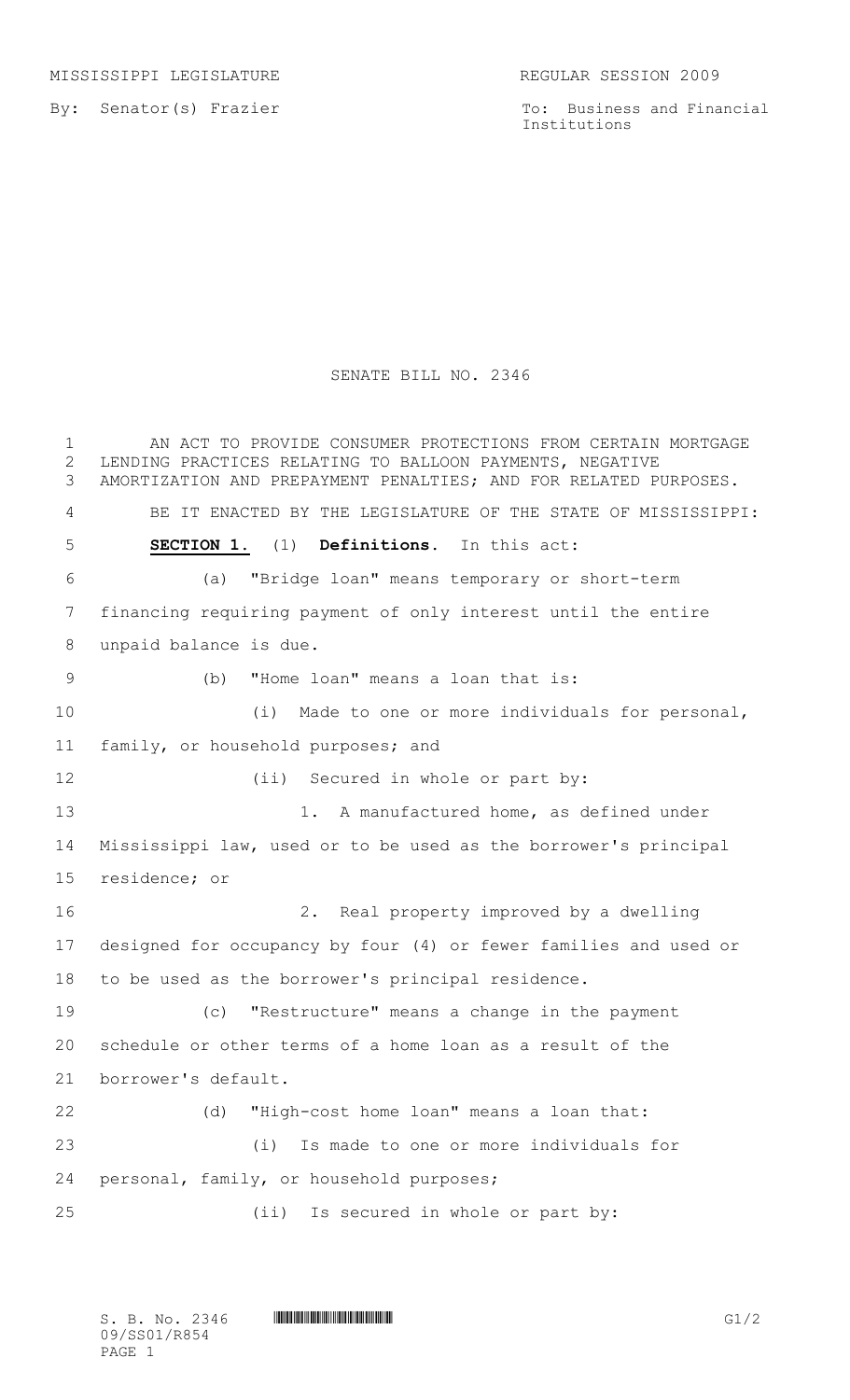$S. B. No. 2346$  .  $M. 2346$ 09/SS01/R854 1. A manufactured home as defined under Mississippi law, used or to be used as the borrower's principal residence; or 2. Real property improved by a dwelling designed for occupancy by four (4) or fewer families and used or to be used as the borrower's principal residence; (iii) Has a principal amount equal to or less than one-half (1/2) of the maximum conventional loan amount for first mortgages as established and adjusted by the Federal National Mortgage Association; (iv) Is not: 1. A reverse mortgage; or 2. An open-end account. (v) Is a credit transaction described by 12 Code of Federal Regulations (CFR), Section 226.32, as amended, except that the term includes a residential mortgage transaction, as defined by 12 CFR, Section 226.2, as amended, if the total loan amount is Twenty Thousand Dollars (\$20,000.00) or more and: 44 1. The annual percentage rate exceeds the rate indicated in 12 CFR, Section 226.32(a)(1)(i), as amended; or 2. The total points and fees payable by the consumer at or before loan closing will exceed the amount indicated in 12 CFR, Section 226.32(a)(1)(ii), as amended. (e) "Points and fees" has the meaning assigned by 12 CFR, Section 226.32(b), as amended. (2) **Applicability.** This act does not apply to: (a) A reverse mortgage; or (b) An open-end account. (3) **Limitations.** (a) Balloon payment. A high-cost home loan may not contain a provision for a scheduled payment that is more than twice as large as the average of earlier scheduled monthly payments, unless the balloon payment becomes due not less than sixty (60) months after the date of the loan. This

PAGE 2